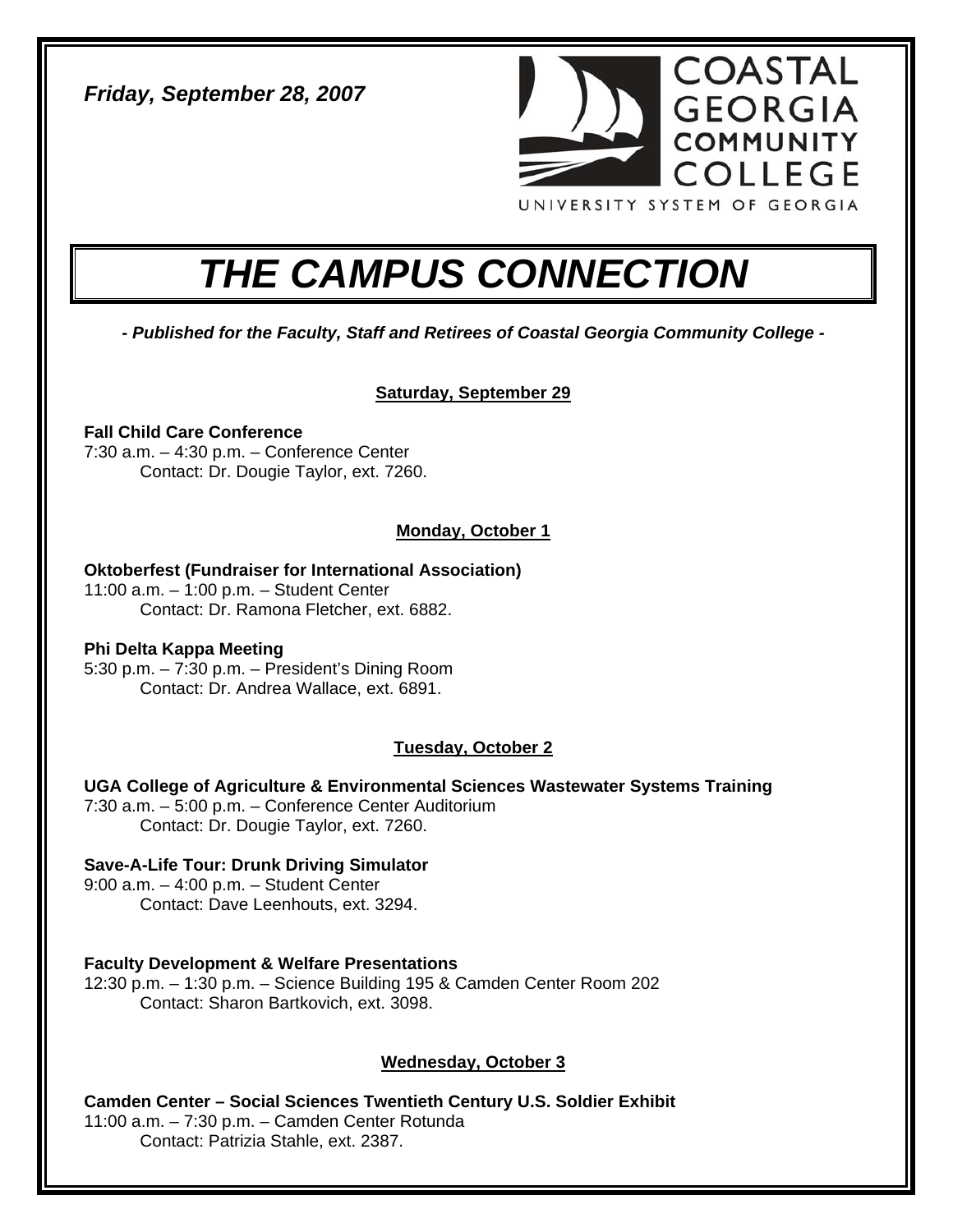# **Thursday, October 4**

#### **Department of Mathematics, Science, & Physical Education (DMSPE) Program: "Programs at the UGA Warnell School of Forestry and Natural Resources"**

*Presented by: Emily Lakemaker, Student Relations and Outreach Coordinator*  12:30 p.m. – 1:30 p.m. – Science Lecture room Contact: Trish Rugaber, ext. 3287.

### **Fifty Plus Club Kick-off Party**

6:00 p.m. – 8:00 p.m. – Conference Center Lobby Contact: Dr. Dougie Taylor, ext. 7260.

## **Friday, October 5**

#### **CGCC Human Resources Supervisor Training**

8:00 a.m. – 5:00 p.m. – Conference Center Altamaha Room Contact: Kathleen Morris, ext. 3014.

#### **Big Leadership Weekend**

6:00 p.m. – 12:00 p.m. – Student Center Contact: Dave Leenhouts, ext. 3294.

## **Saturday, October 6**

#### **Southeast Georgia Health System Bariatric Celebration of Health**

6:30 a.m. – 6:00 p.m. – Conference Center Contact: Dr. Dougie Taylor, ext. 7260.



# **CoastFest 2007 12th Anniversary Celebration**

**10:00 a.m. – 4:00 p.m.** - Department of Natural Resources Coastal Regional Headquarters in Brunswick

The DNR's Coastal Resources, Wildlife Resources, Environmental Protection, and Parks and Historic Sites Divisions want to extend a special invitation to you to join them in "catching the excitement" of CoastFest. For more information, please call Susan Shipman @ 912-264-7218.

## **Big Leadership Weekend**

6:00 p.m. – 12:00 p.m. – Student Center Contact: Dave Leenhouts, ext. 3294.

## **Monday, October 8**

**CGCC Foundation Annual Fund Drive Kick-off**  *"One Month to Give, One Day to Celebrate"*  8:30 a.m. - Administration Building Lobby Contact: Institutional Advancement, ext. 3303.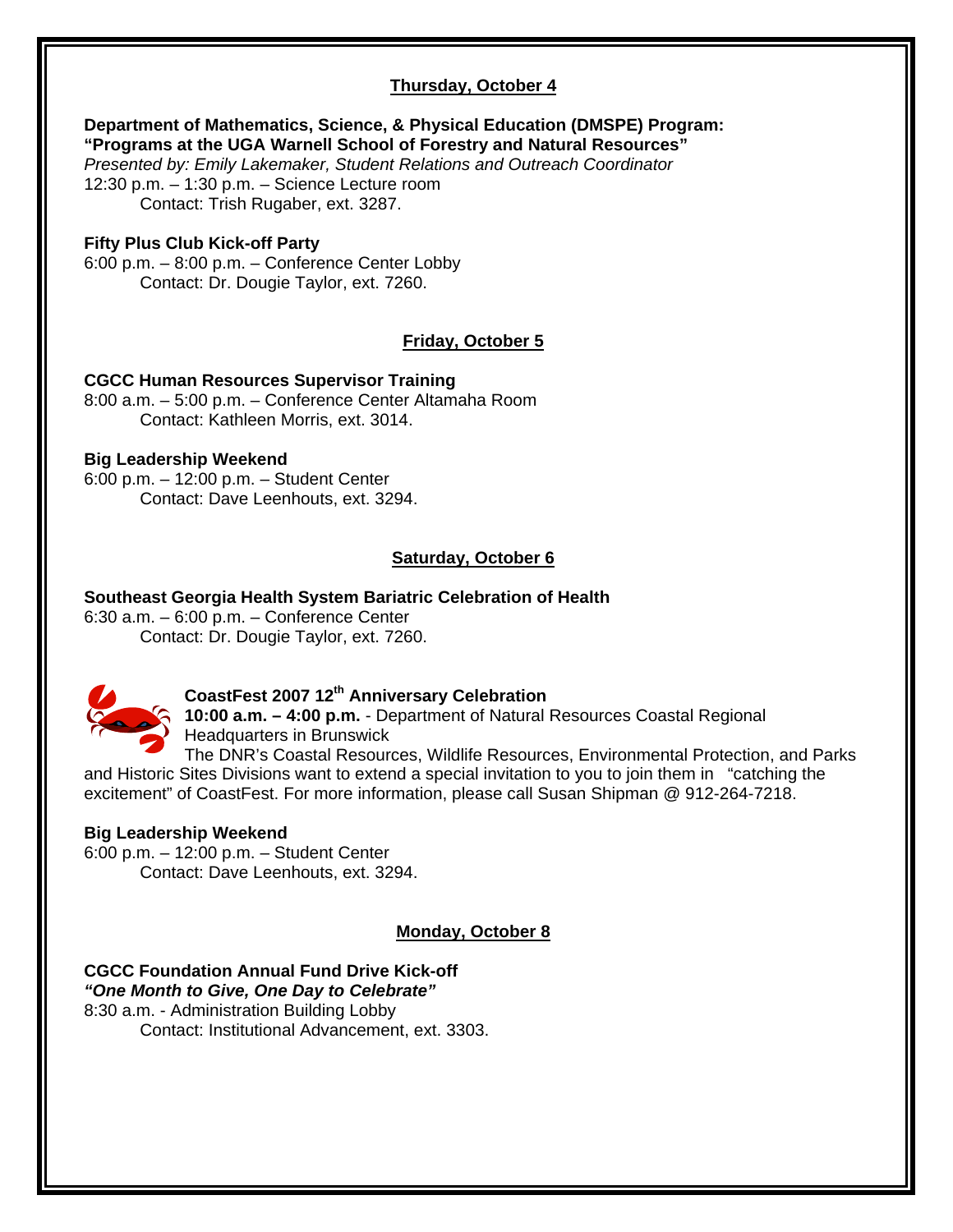## **Tuesday, October 9**

**CGCC Foundation Annual Fund Drive Kick-off**  *"One Month to Give, One Day to Celebrate"*  8:30 a.m. - Camden Center Rotunda Contact: Institutional Advancement, ext. 3303.

# **Faculty Meeting Cancelled.**

**Reception for Dr. Stephen Joyner, VP for Student Development Services and Dr. Wesley Payne, new VP for Academic Affairs**  12:15 p.m. – 1:30 p.m. – Student Center Contact: Dr. Dorothy L. Lord, ext. 7201.

#### **Wednesday, October 10**

**Lady Mariners Softball vs. Brewton Parker**  12:00 p.m. – Softball field Contact: Athletics, ext. 7207.

**RN Program: Clinical Conference on Spinal Cord Injury**  4:00 p.m. – 5:00 p.m. – Student Center Contact: Diane Denton, ext. 2308.

#### **Thursday, October 11**

**Reception for Dr. Wesley Payne, new VP for Academic Affairs**  12:15 p.m. – 1:30 p.m. – Camden Center Rotunda Contact: Dr. Dorothy L. Lord, ext. 7201.

## **Friday, October 12**

#### **Albany State University (ASU) Visitation**

10:00 a.m. – 2:00 p.m. – Student Center Contact: Floyd Phoenix, ext. 3295.

## **Saturday, October 13**

**Lady Mariners Softball vs. SCAD**  12:00 p.m. & 2:00 p.m. – Softball field Contact: Athletics, ext. 7207.

## **Tuesday, October 16**

#### **Coastal Scholars Meeting**  12:15 – 1:15 – Science Lecture Room Contact: Tony Wege, ext. 7354.